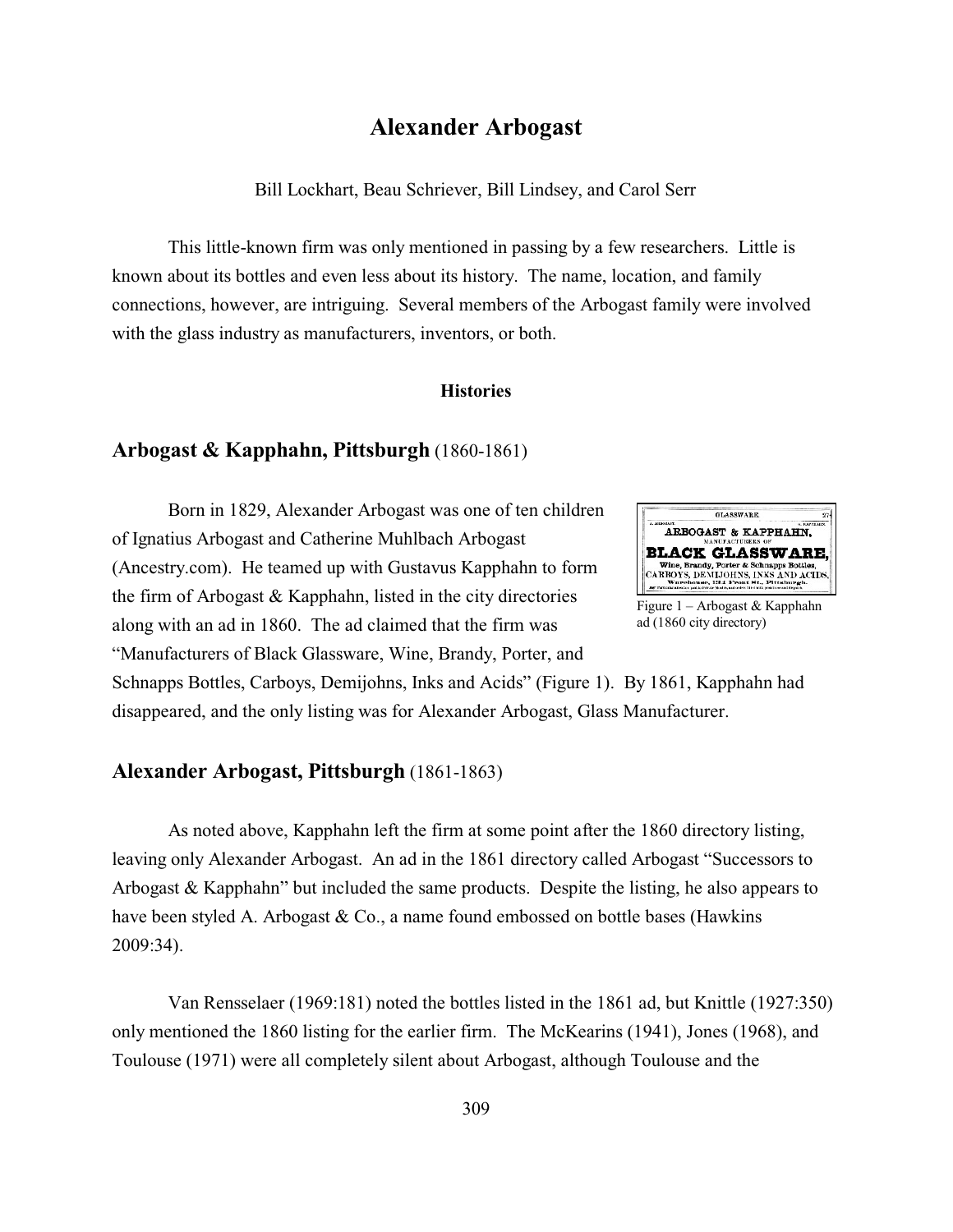McKearins mentioned the Philip Arbogast machine (see below). None of the sources cited a successor to the firm.

However, a notice in the *Pittsburgh Daily Commercial* for February 13, 1864, announced the co-partnership of John Pastorius, Adolphus Schulz, and Wm. F. Modes as Pastorius, Schulz & Co., noting that the firm "will continue the manufactory of GLASS, heretofore conducted by Alex. Arbogast" – dated February first. Arbogast died on October 3, 1872 (Ancestry.com).

## **Containers and Marks**

Although Arbogast & Kapphahn apparently failed to use a logo, Alexander Arbogast may have used three marks during his brief span in business.



Figure 2 – Lomax bottle A.A. (Farnsworth & Walthall 2011:350)

#### **AA** (1861-1863)

Farnsworth & Walthall (2011:57, 402-403) described and illustrated a soda bottle embossed "FRANCIS SCHONWALTD (arch) / CHICAGO / AA (both horizontal)" – with the "AA" positioned just above the heel – a typical location for a manufacturer's mark at that time (Figures 2 & 3). The bottle is bright blue in color (but not cobalt blue), had an improved pontil scar on the base, and had a rounded tapered



Figure 3 – Heel of Lomax bottle A.A. (Farnsworth & Walthall 2011:350)

finish. This was the only report we have found for this mark, but Schonwaltd was apparently only bottling mineral water during 1859 and 1860 – the timing is perfect.

#### **A. ARBOGAST PITTS** (1861-1863)

Wilson (1981:113) showed this mark in his collection from Fort Union (1862-1891). It was situated in a Ricketts mold, a type of plate that wraped around the outside of the base of a bottle allowing embossing while the center was raised in a kick-up (Figure 4). The base shown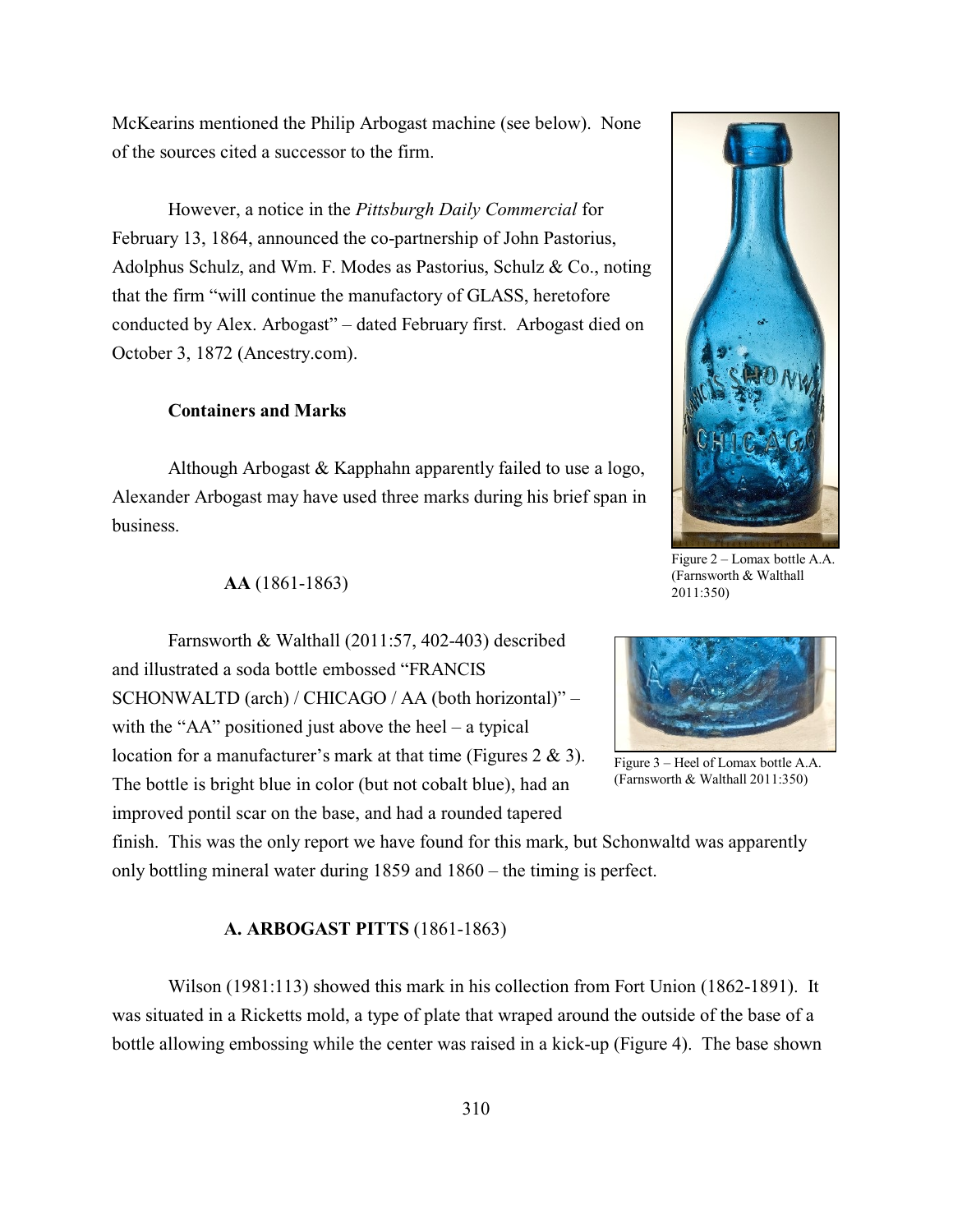also had a dot or mamelon, common in bottles with kick-ups. The bottle was likely a "cylinder whiskey" or an earlier bottle for porter, ale, or even wine. Jones (1966:6) noted that the mark was found on "straight barrel. 3 piece mold. Also on amber whiskey type." Glassworks Auctions provided a photo of what was almost certainly the same bottle (Figure 5).



Figure  $4 - A$ . Arbogast (Wilson 1981:113)

Hawkins (2009:36) added that the name was found on "plain

and embossed black glass three-piece mold cylinder whiskies." At least one porter and one soda bottle were also marked in a circle on a Rickett's mold (von Mechow 2013). The mark should

be dated 1861-1863. Farnsworth & Walthall (2011:57, 402-403) noted two cylinder whiskey-type bottles that were found at St. Louis. Along with the "A. ARBOGAST PITTS" basemark, one of the bottles was embossed "U.S.A. / MEDICAL SUPPLIES / FROM / PIKE & KELLOG, ST. LOUIS" on the shoulder. Hawkins (2009:36) noted these as "three-piece mold whiskey bottles such as Pike & Kellogg Medical Supplies bottles from St. Louis."

Pike & Kellogg succeeded Bacon Hyde & Co. at St. Louis by at least 1855. The firm was in turn replaced by E.C. Pike & Co. (*Meyer Brothers Druggists* 1918:6). Pre-pro.com (2013) only discovered Pike & Kellogg at 129 N. 2nd St. in 1860, despite consulting St. Louis directories from 1859 through 1918. The firm was a wholesale whiskey dealer. Edward C.

Pike and Sanford B. Kellogg sued James M. Kershaw for the sum of \$93.95 on June 16, 1861(Missouri Digital Heritage 2013). The firm apparently reorganized soon thereafter.

#### **ARBOGAST & CO. PITTS PA** (1861-1863)

Jones (1968:5) illustrated two examples of this mark, and another resides in the Jay Hawkins collection on a blackglass, three-piece mold whiskey bottle. The mark was embossed on a Rickett's-type plate around the base. Although this name was never recorded in the



Figure  $5 - A$ . Arbogast & Co. (Glassworks Auction)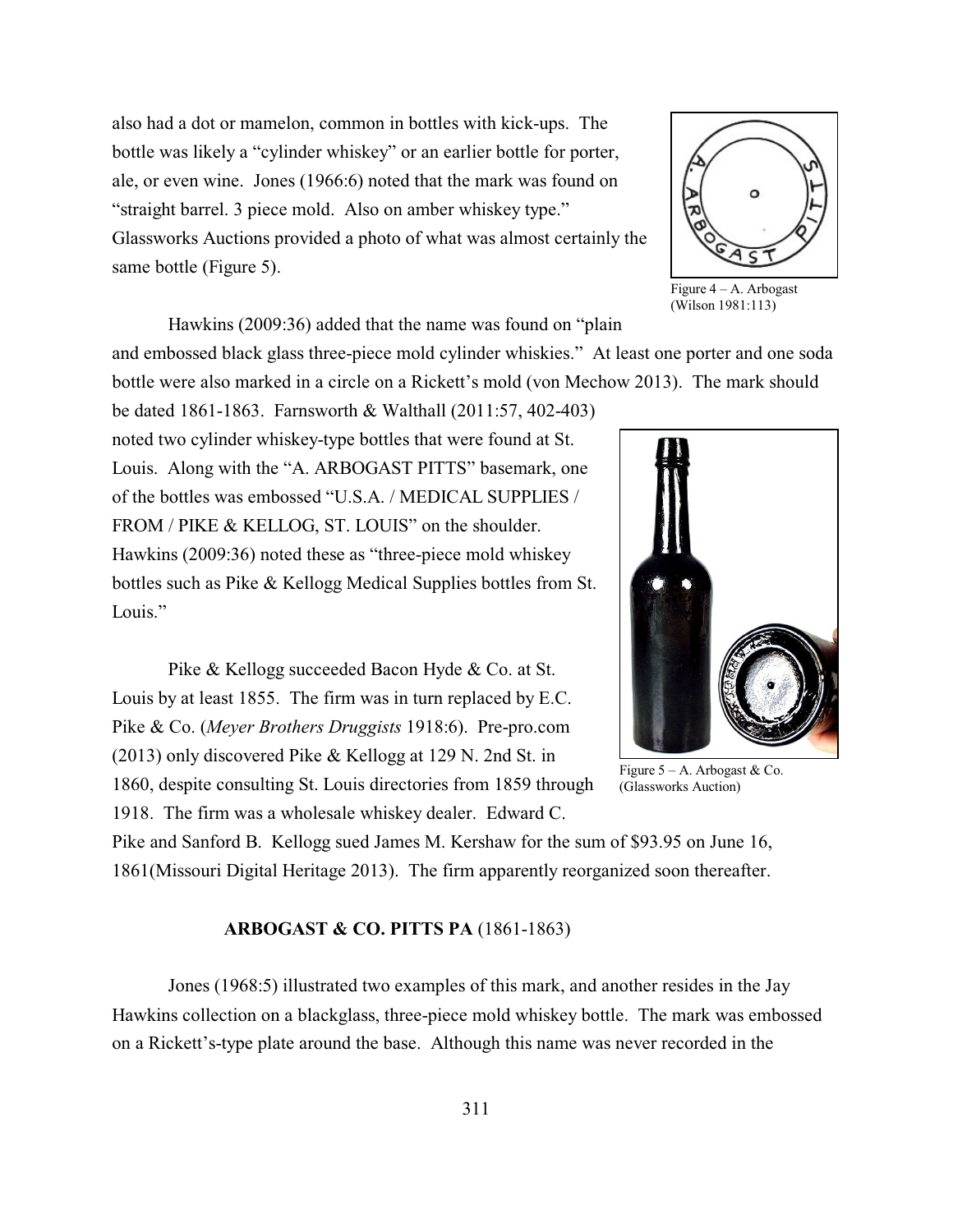Pittsburgh directories, it was obviously used by Arbogast, although it could reflect the Arbogast & Kappahn period from 1860-1861.

# **Pittsburgh Seamless Bottle Co., Pittsburgh** (1898-1905)

Brothers (n.d.) dated the Pittsburgh Seamless Bottle Co. as being in business between 1896 and 1898. This was the earliest reference to the firm, and we have discovered no other information about this period – including location, operating company, and products.

Although Hawkins (2009:35, 424) noted that the Arbogast Brothers opened the Optical Seamless Bottle Co. at Pittsburgh, near the Hays or Streets Run area on February 4, 1898, the *Pittsburgh Press* announced on May 31 of that year that the firm had "completed the erection of a plant at Six Mile Ferry, where



Figure 6 – Seamless Bottle Co. Billhead (Hawkins 2009:424)

bottles will be made for the whiskey and prescription trade. The facory is small at present, but will be enlarged in proportion to growth of the business." The plant was formed to manufacture amber whiskey bottles at five pots (Hawkins 2009:35). An article on the price war between whisky bottle makers in the *Press* edition of September 26, 1901, confirmed our suspicion that "seamless" bottles were formed by the turn-mold process.

Under the title of "Ready to Begin Work," the *Pittsburgh Press* announced on May 25, 1901, that "the works of the Pittsburgh Seamless Bottle company at Everson, a sister town, will be ready for operations in a few days" and noted that "F.J. Arbogast, of Pittsburgh, has already taken permanent residence in Everson." Hawkins (2009:424-425) noted that this was a relocation rather than a second plant, with John I



Figure 7 – Seamless Bottle Co. (1903 Sanborn map)

Arbogast as president of the corporation. The plant opened with 24 pots to make beer and whiskey bottles (Figure 6). A 1903 Sanborn Fire Insurance Map provided a view of the property (Figure 7).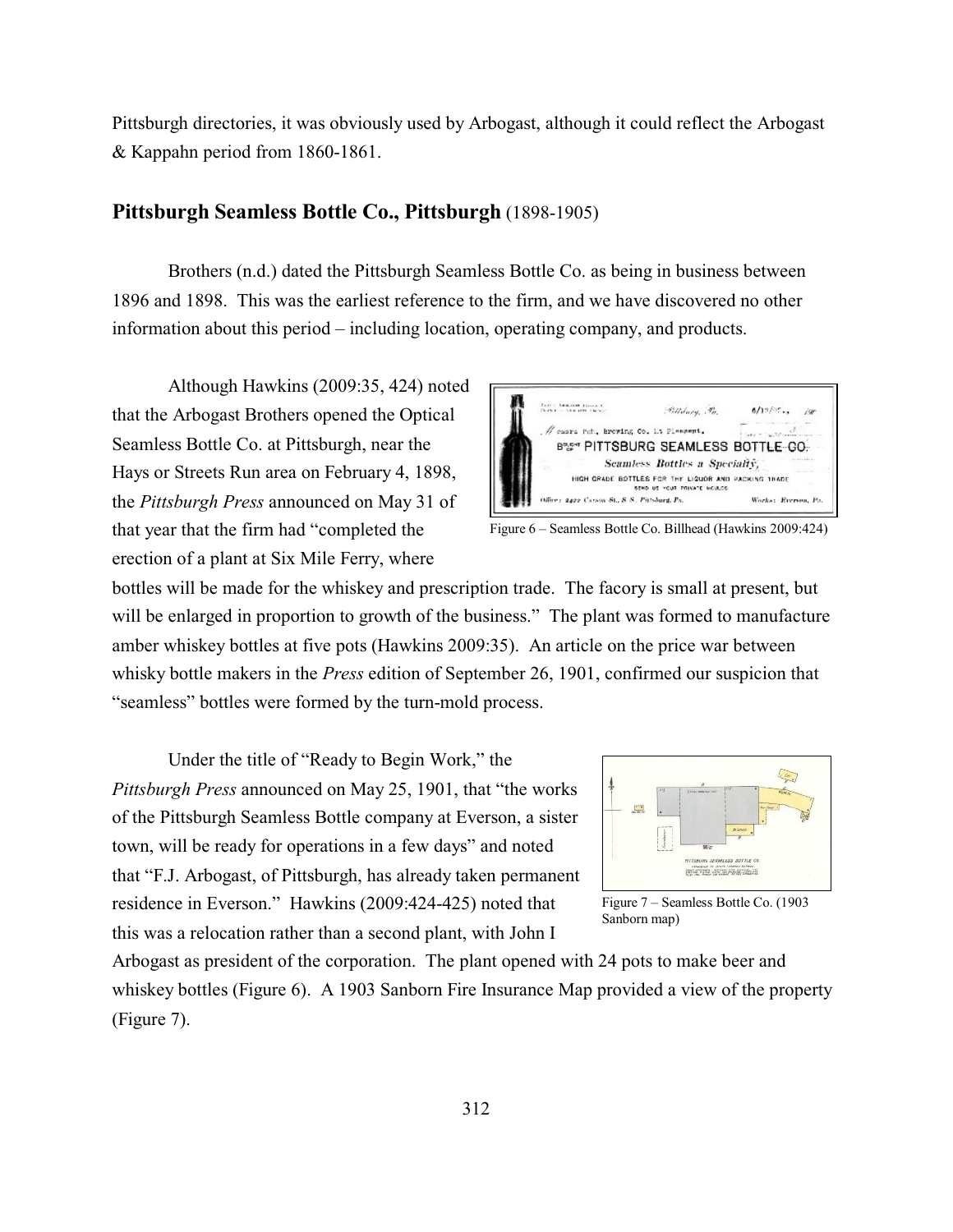On April 9, 1904, the *Pittsburgh Weekly Gazette* reported that the Pittsburgh Seamless Glass Co. had received a new charter the day before with a capital of \$100,000, succeeding the earlier corporation. The directors were John I. Arbogast,

Frederick L. Arbogast, Charles V. Arbogast, Francis J. Arbogast, and Phillip R. Arbogast. John I. Arbogast was the inventor of a new process for bottle formation as well as other patents (see below). John's father, Philip (also an inventor and brother of Alexander Arbogast), had an even dozen children, six of whom were male. All but the youngest brother, Algemon G. Arbogast, were on the Board of Directors.



Figure 8 – Seamless Bottle Co. (1908 Sanborn map)

Although John declared in the September 23, 1904, edition of the *Press* that "the outlook for the bottle trade looked very good," something went terribly wrong. The factory was last listed in 1905 *Thomas Register* (Hawkins 2009:424-425; Thomas Publishing Co. 1905:104). The plant was shown as "Abandoned" on a 1908 Sanborn map (Figure 8).

#### **Containers and Marks**

We have found no logos ascribed to this firm, probably because the factory made "seamless" turn-mold bottles. The turning process obliterated any embossed logos, although there was at least one invention to allow for a baseplate that turned with the bottle to allow basal embossing (Lockhart et al. 2007). Although wine bottles were the major type of container made by the turn-mold process, the plant was listed as making whiskey bottles.

# **Arbogast-Brock Glass Co., Greensburg, Pennsylvania** (1907-1910)

Undeterred by the failure of the Pittsburgh Seamless Bottle Co., John I. Arbogast gathered financial backers around him (although none of his brothers, this time) and founded the Arbogast-Brock Glass Co. with H.L. Collins, Lem S. Brock, F.C. Park, and W.H. Baily, incorporating on January 8, 1907 (*Pittsburgh Press* 12/17/1906). The object of the firm was to manufacture "glass in all forms including glassware, glass ornaments, cut glass, structural glass and all articles of commerce of a similar or cognate character, made of glass or glass in composition with wire." The company's capital was \$300,000.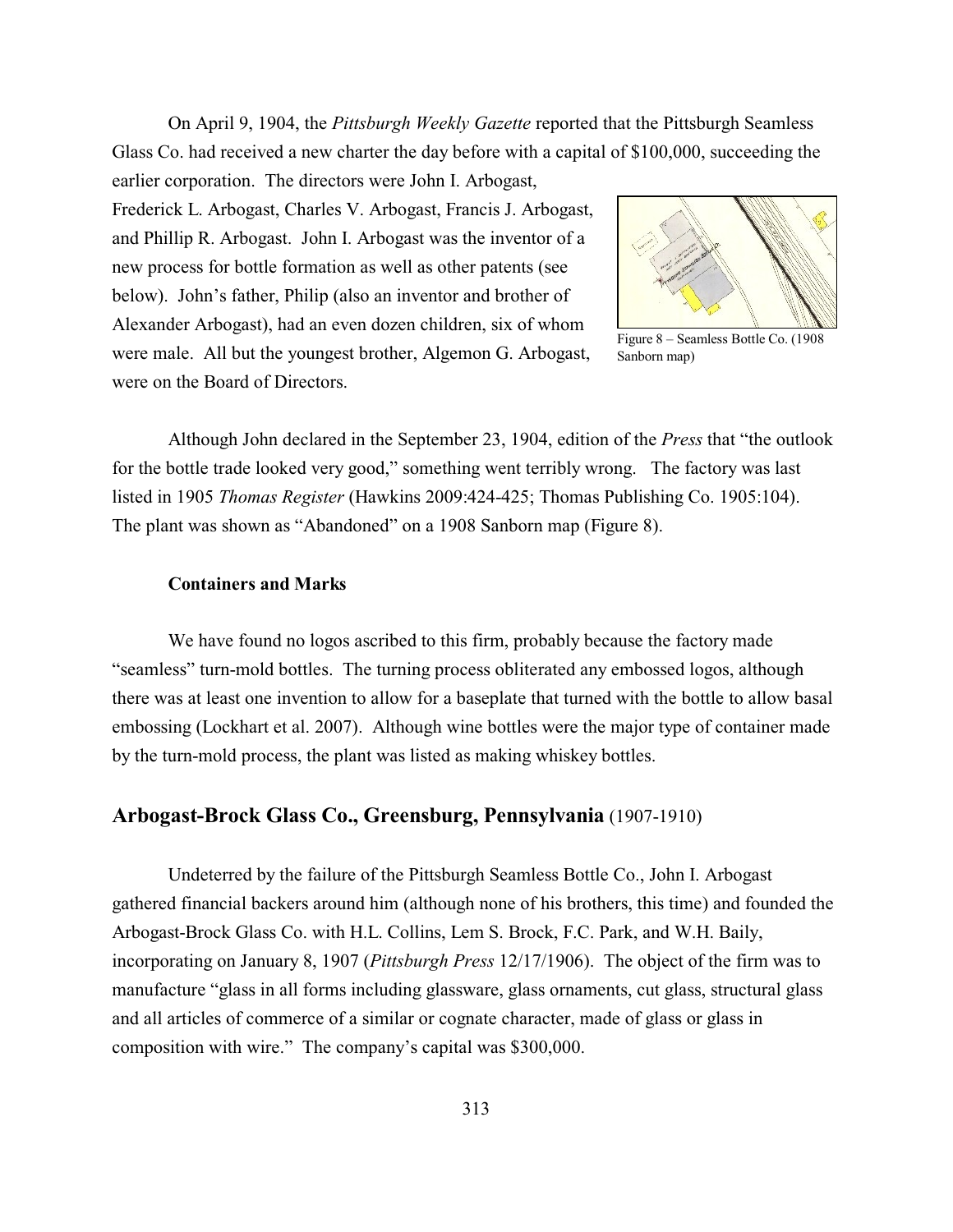Construction of the factory began on May 20, 1908, and was finished by August 1 – possibly at 2422 Carson (Gillette 1910). The firm was beset by difficulties from the beginning. The operation was formed to created "wire glass by welding window glass onto a wire mesh" using a new process developed by John Arbogast. The *Weekly Underwriter* (1908) noted that Arbogast-Brock was



Figure 9 – Arbogast-Brock Glass Co. (1915 Sanborn map)

the first to utilize ordinary window glass in the manufacture of wired glass. The process consists of taking two pieces of window glass with an interposed layer of wire mesh and subjecting them to gradually increasing heat. This method permits of their having what is known as natural fire polish, and thus obviating the necessity of grinding and polishing.

According to the (*National Glass Budget* 1915), the process was a failure, and the plant never actually produced any glass. On August 5, 1910, the *Latrobe Bulletin* posted a notice that the Merchants' Trust Co. of Greensburg had foreclosed on the four-acre parcel of land and the brick building thereon. An iron firm, the Kelly-Jones Co., took over the building in 1915. The 1915 Sanborn Fire Insurance Map showed the structure (Figure 9).

# **Patents**

Two members of the Arbogast family were also inventors of glass-making machines and/or processes.

# **Philip Arbogast**

Philip J. Arbogast – born in 1834 – was the brother of Alexander Arbogast (Ancestry.com). Hawkins (2009:35) stated that Phillip, noted for his building of high quality furnaces and his 1881 invention of a press-and-blow semiautomatic glass blowing machine, was listed as a glassworker during the period when Alexander operated his glass plant. He may have worked for his brother – although it was two decades later when he patented the invention for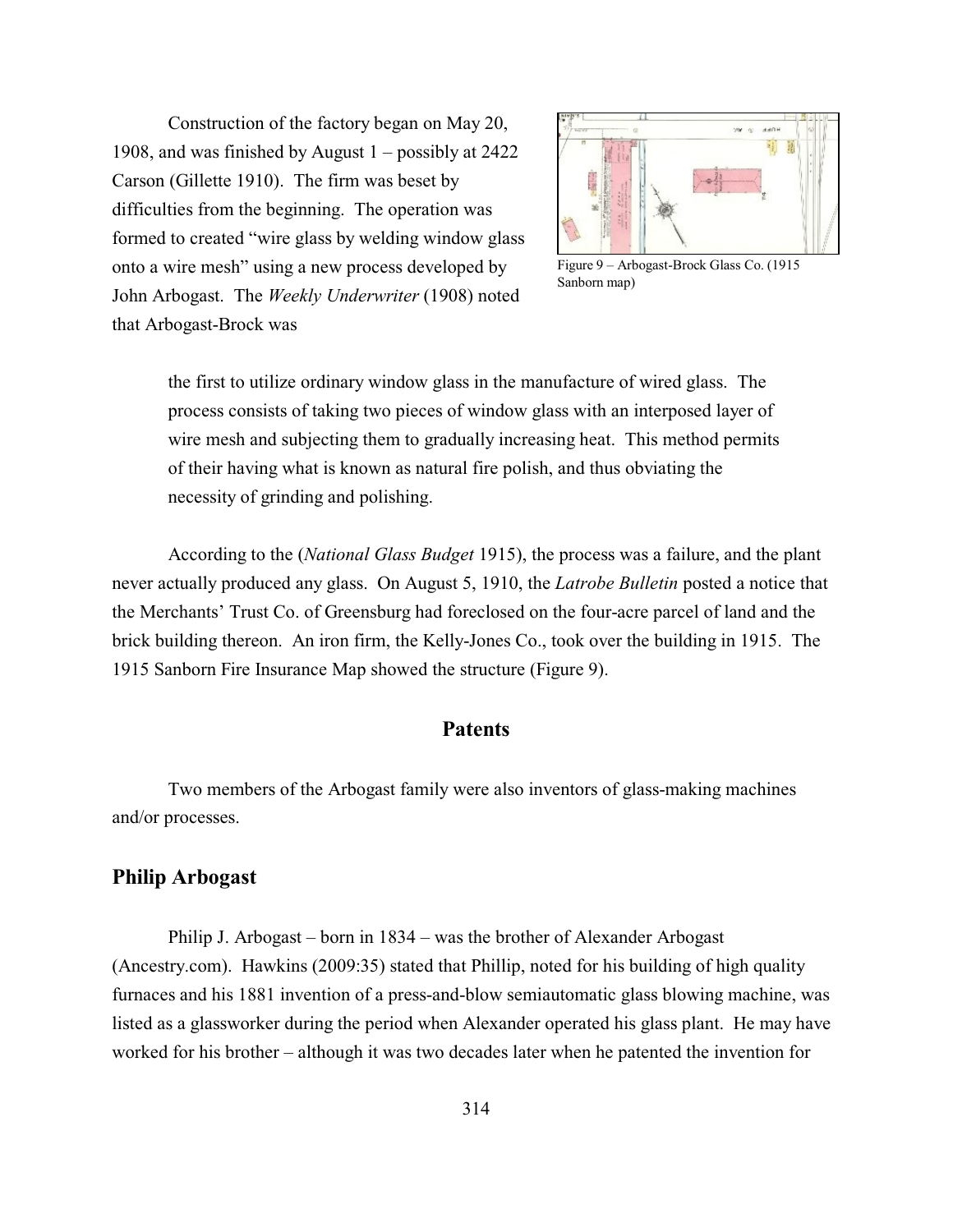which he is best remembered. Philip died just six years after receiving his patent – on September 25, 1887.

#### **July 11, 1882**

On August 11, 1881, Philip Arbogast – of Pittsburgh – applied for a patent for the "Manufacture of Glassware" and received Patent No. 260,819 on July 11, 1882 (Figure 10). Arbogast applied the basic two-step principle that governed mouth-blown bottles to machine



Figure 10 – Phillip Arbogast 1882 patent

production. What was brilliant was his innovation that created the "finish" first. Even though the Arbogast patent provided the basic model for the technique that *continues* to be used in the  $21<sup>st</sup>$  century  $-130+$  years later  $-$  the machine was largely unsuccessful (Bernas 2012:27).

#### The *National Glass Budget* (1917:6) noted that

the Arbogast process was not taken seriously, and in the course of a short time the patent was sold for a trifle to the late Daniel C. Ripley, then of Ripley & Co., local glass manufacturers. Although it had never been utilized, nor any serious attempt made to utilize it, it became the property of the United States Glass Co., when that company was organized in 1891.

Ripley patented two jar-blowing machines, the first to have even a limited success. These were followed by the Edwin Blue machines – the first truly practical press-and-blow machines to produce jars and wide-mouth bottles. See Lockhart & Bernas (2014) for more information about the early jar machines.

## **John Arbogast**

The son of Philip J. Arbogast and Sarah Ann Hawthorne Arbogast, John I. Arbogast was born in 1863 – one of 12 children. About 25 years after Philip Arbogast received his machine patent, John Arbogast followed in his father's footsteps and began patenting container-related inventions. Arbogast received seven patents in a two-year period – 1909-1911. It seems odd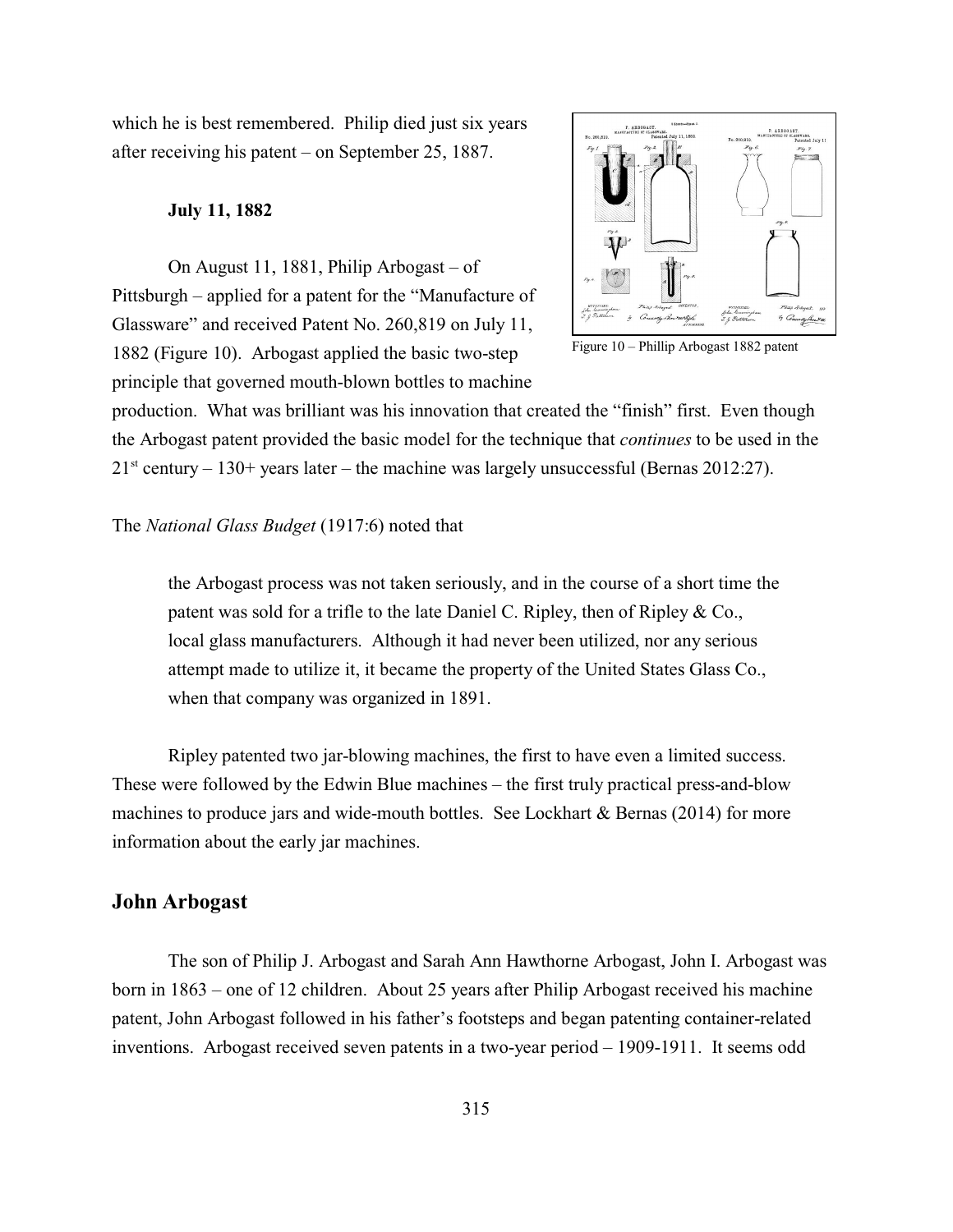that John's inventive streak appeared about four years after the demise of the Pittsburgh Seamless Bottle Co. It is likely that Arbogast continued to be employed in the glass-making business. However, Arbogast assigned half of the rights to all but one of his patents to Henry L. Collins. Collins was one of the founders of the Arbogast-Brock Glass Co.

#### **January 12, 1909**

John I. Arbogast – of Pittsburgh – applied for a patent for a "Method for Making Machine-Footed Glassware" on October 4, 1907. He received Patent No. 909,842 on January 12, 1909. The "footed" container illustrated by the patent drawing is almost certainly a vase. Arbogast assigned one-half of the patent rights to Henry L. Collins.

#### **November 30, 1909**

On June 28, 1909, John I. Arbogast applied for another patent, this time for a "Machine for Making Wire-Glass." He received Patent No. 941,842 on November 30, 1909. Again, he assigned half rights to Henry L. Collins, and this was the basis for the Arbogast-Brock Glass Co.

#### **July 25, 1911**

Arbogast applied for another patent on November 11, 1909, and received Patent No. 998,735 for a "Machine for Forming and Blowing Glass Articles" on July 25, 1911 (Figure 11). This machine was intended to make narrow-mouth bottles. Unlike the other patents, he did *not* assign any of this one to Collins. Note that even though Arbogast applied for this patent two month earlier than the one listed below, he *received* this one more than a month later.



Figure 11 – John Arbogast 1911 patent

#### **June 13, 1911**

Arbogast filed for another patent on January 3, 1910. He was granted Patent No. 994, 710 for a "Machine for Producing Hollow Glass Articles" on June 13, 1911. He also assigned half of the rights for this patent to Henry L. Collins.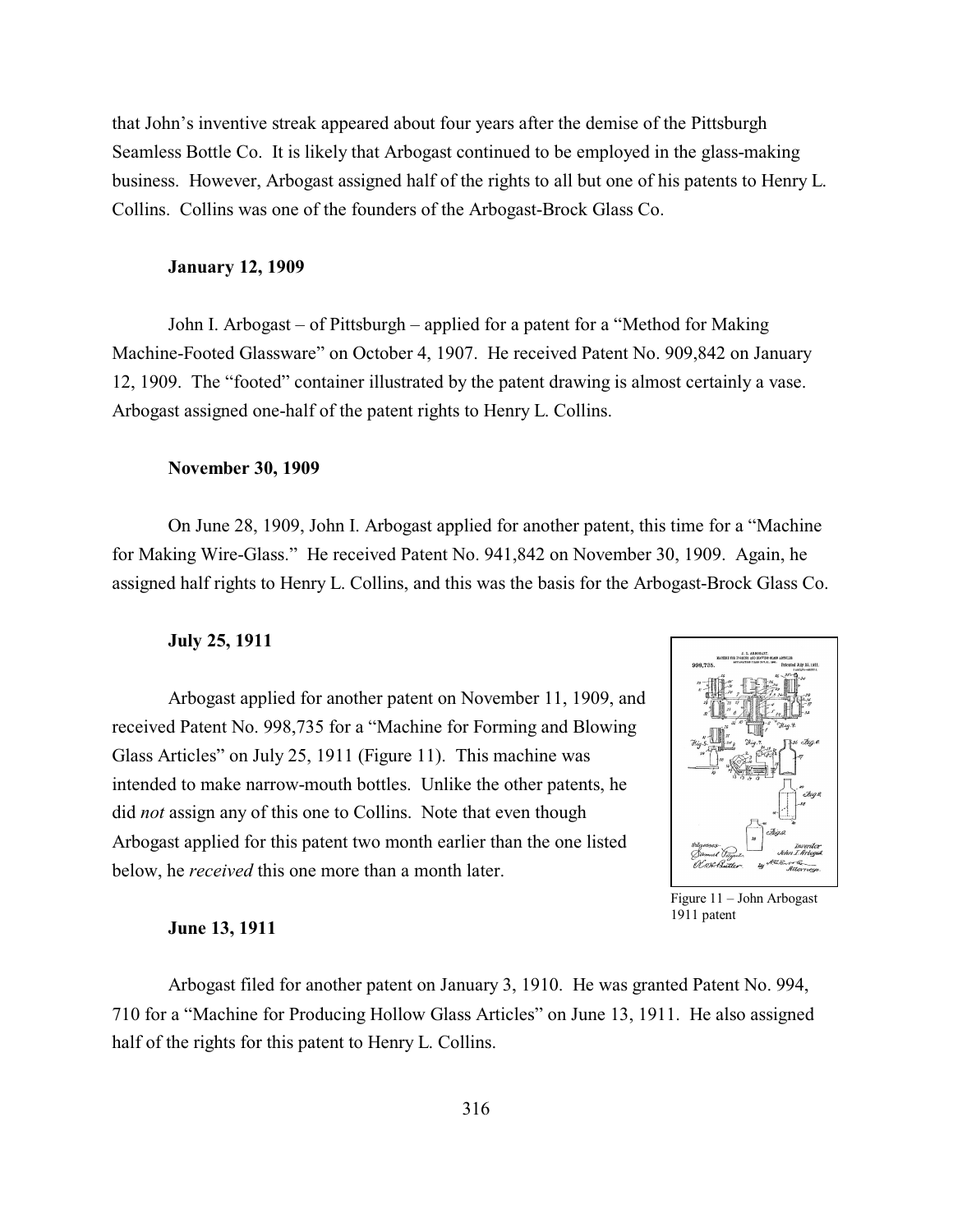#### **September 12, 1911**

Although he had applied for them at different times, John Arbogast received three sequentially numbered patents on September 12, 1911. He had applied for the first of these on January 3, 1910. He was granted Patent No. 1, 002,954 for a "Method of Severing Glass (Figure 12). On July 16, 1910, he had applied for a patent for a "Method of Manufacturing Glass Case Goods" and received Patent No. 1,002,955 for that invention. The final of the three patents was also for a "Method of Manufacturing Glass Case Goods" and was applied on the same day. He received Patent No. 1,002,956 for the last one. In each case, Arbogast assigned half of the patent rights to Henry L. Collins.



Figure 12 – Another Arbogast 1911 patent

# **Discussion and Conclusion**

A. Arbogast & Co. grew out of Arbogast & Kaplahn, and "Alexander Arbogast" was the same company as "A. Arbogast  $& Co."$  It is obvious that the principal member of each firm was Alexander Arbogast. Fort Union was open between 1862 and 1891, so we may assume that the A. ARBOGAST bottle was made during that period or slightly earlier. The bottle was probably deposited at Fort Union during the first decade the fort was open, before the widespread shipping of beer that began in the 1870s.

Bottle making seems to have run in the family. Alexander Arbogast, one of ten children, obviously operated a bottle works. His brother, Philip, worked as a glass blower – probably for Alexander – and designed a glass container machine that led to the revolution of the industry, specifically the early press-and-blow machines that made jars and wide mouth bottles (see Lockhart & Bernas 2014). Phillip's son, John, not only founded two later glass works, he was a prolific inventor, patenting seven machines or processes.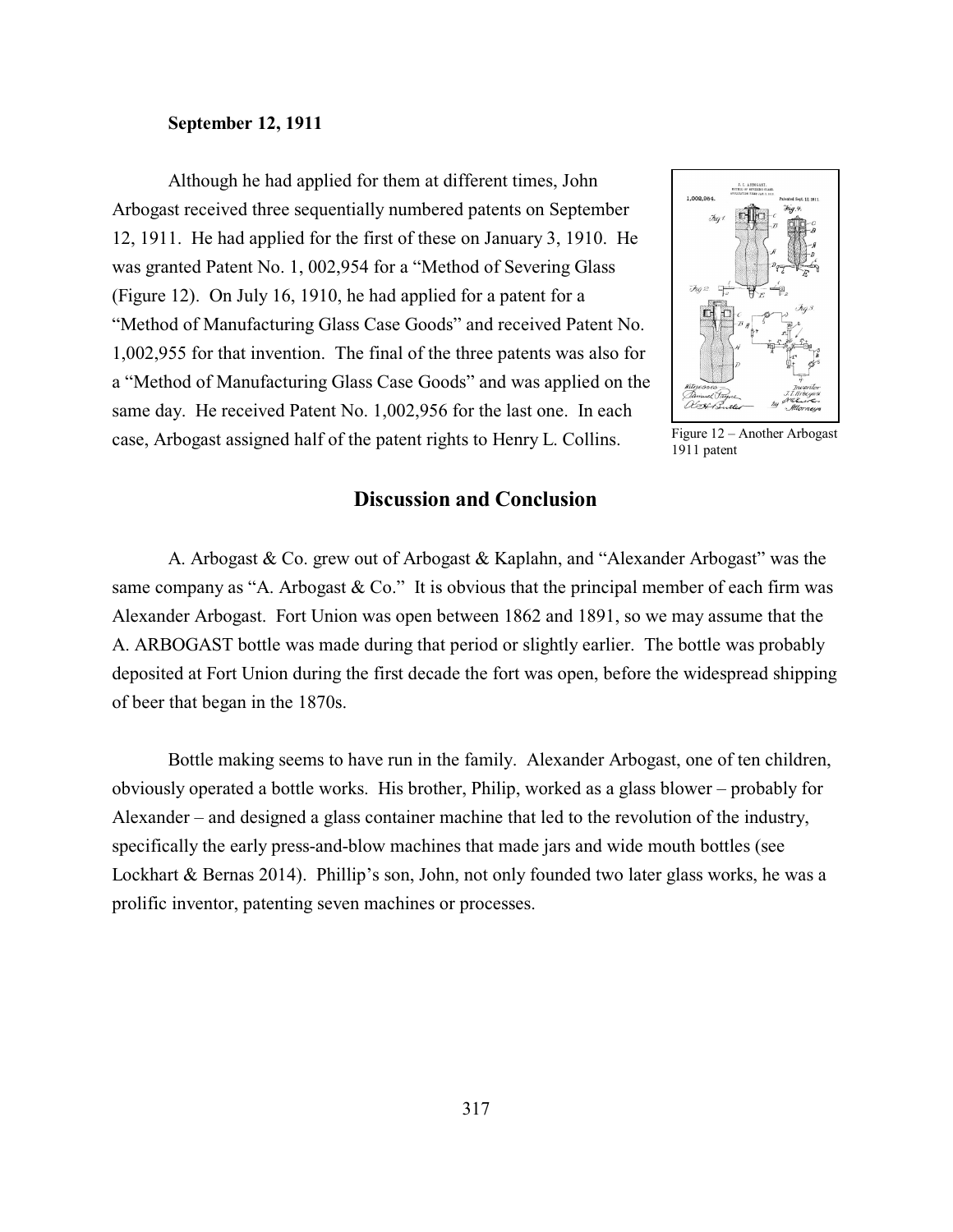## **Sources**

#### Ancestry.com

2013 "Ignatius Arbogast (1788 - 1854)."

http://records.ancestry.com/Ignatius\_Arbogast\_records.ashx?pid=86686800

#### Brothers, J. Stanley

n.d. "A collection of materials collected and organized by J. Stanley Brothers pertaining to the glass industry and glass objects. Includes information copied from books and periodical articles, ads, actual copies of newspaper and magazine articles, etc. published between the late 19th century and the early 1970s." Corning Museum of Glass.

## Campbell, James

1899 *Ninth Annual Factory Report of the Factory Inspector of the Commonwealth of Pennsylvania for the year 1898*. Wm. Stanley Ray, State Printer.

1900 *Tenth Annual Factory Report of the Factory Inspector of the Commonwealth of Pennsylvania for the year 1899*. Wm. Stanley Ray, State Printer.

## Farnsworth, Kenneth B. and John A. Walthall

2011 *Bottled in Illinois: Embossed Bottles and Bottled Products of Early Illinois Merchants from Chicago to Cairo, 1840-1880*. University of Illinois, Urbana. Studies in Archaeology No. 6, Illinois State Archaeological Survey.

#### Gillette, Halbert P.

1910 *Handbook of Cost Data for Contractors and Engineers*. Myron C. Clark Publishing Co., Chicago.

#### Jones, May

1966 *The Bottle Trail, Volume 6*. Nara Visa, New Mexico.

1968 *The Bottle Trail, Volume 9*. Nara Visa, New Mexico.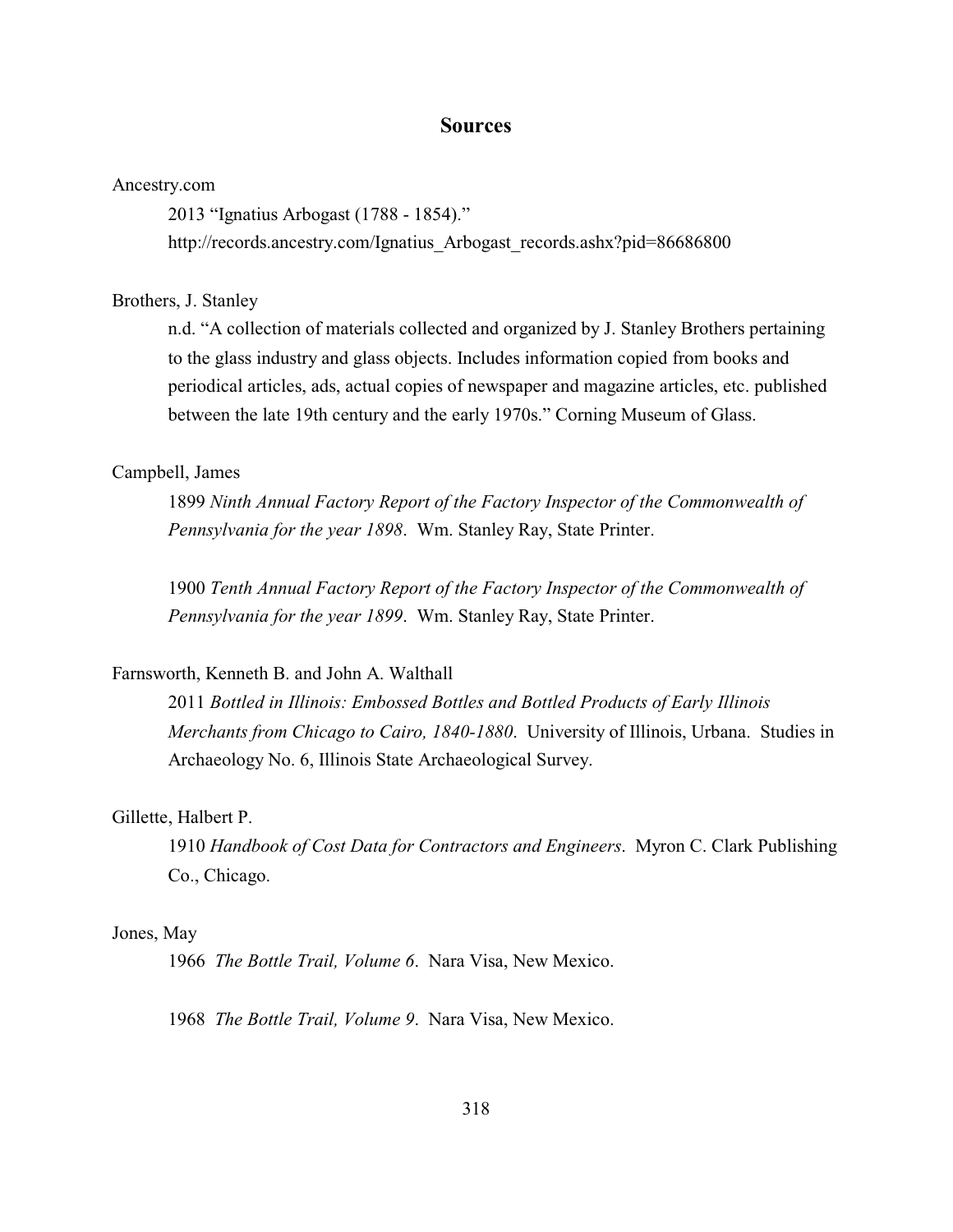#### Hawkins, Jay W.

2009 *Glasshouses & Glass Manufacturers of the Pittsburgh Region, 1795-1910*. iUniverse, Inc., New York.

## Knittle, Rhea Mansfield

1927 *Early American Glass*. Appleton-Century, New York.

## Lockhart, Bill and Barry Bernas

2014 "Turning Blue: Charles Blue and the Early Jar Machines." In *Guide to Collecting Fruit Jars: Fruit Jar Annual, Volume 16 – 2018*, edited by Jerry McCann, pp. 19-47. Privately published, Chicago.

#### Lockhart, Bill, Carol Serr, and Bill Lindsey

2007 "The Dating Game: De Steiger Glass Co." *Bottles and Extras* 18(5):31-37.

## McKearin, Helen and George McKearin

1941 *American Glass*. Crown Publishers, New York.

## *Meyer Brothers Druggists*

1918 "St. Louis, the Leading Drug and Chemical Market: A Review of Industries in the Drug Trade: History of Drug and Allied Interests in St. Louis." *Meyer Brothers Druggists* 39(1):6-7

#### Missouri Digital Heritage

2013 "Secretary of State Jason Kander." Handwritten ledger page from Pike & Kellogg describing the debt owed by James M. Kershaw, June 11, 1861. Missouri Digital Heritage.

http://cdm.sos.mo.gov/cdm4/document.php?CISOROOT=/stlmeclien&CISOPTR=28657  $\&$ REC=17

## *National Glass Budget*

1915 "Kelly-Jones Co." *National Glass Budget* 31(33). [December 25]